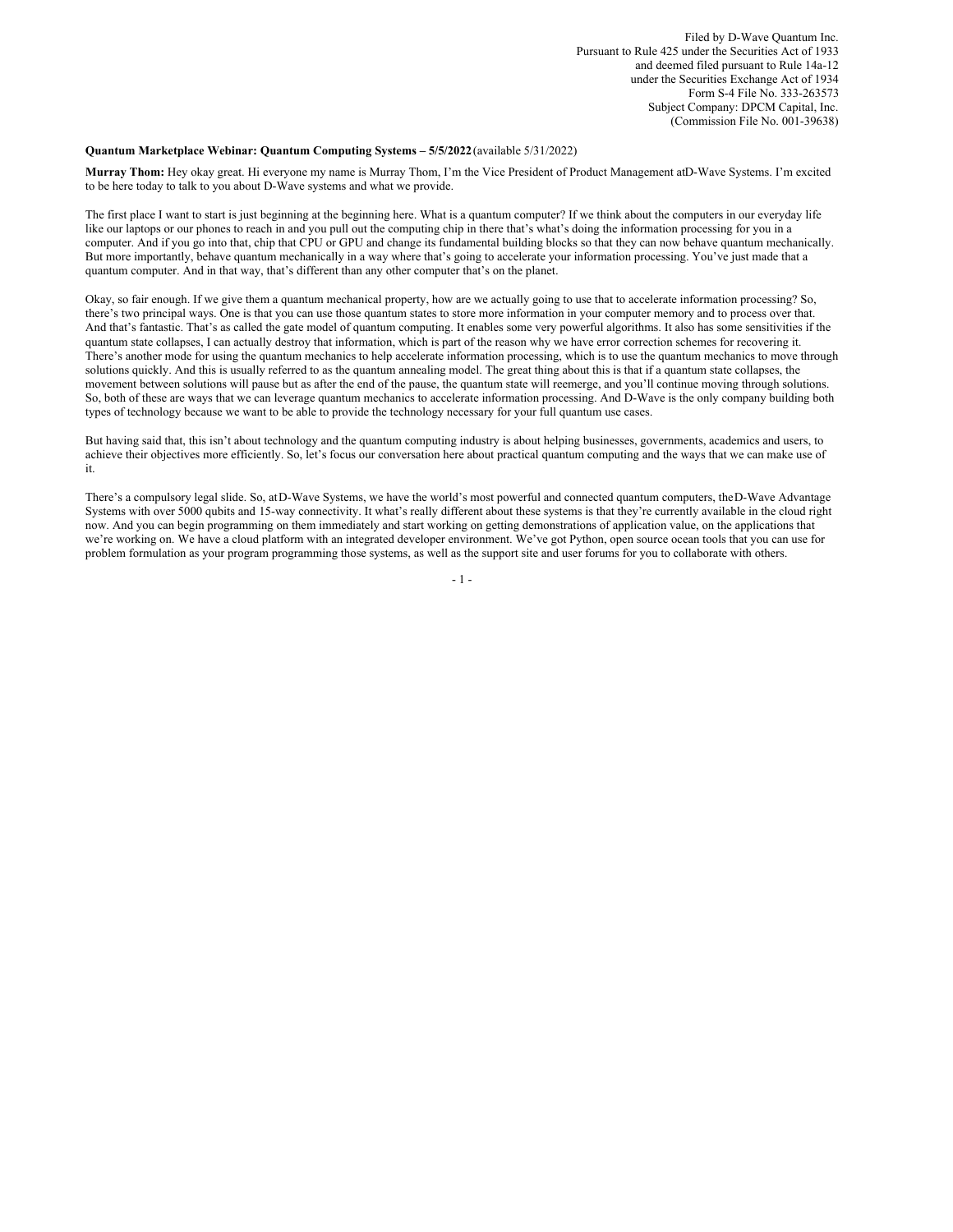Now, through that leap system, you can make use of hybrid solvers. And this is not about hybridizing and looking at the way that quantum computers use this is about achieving more results and applications scale quickly. And these cases when you're programming these systems, they actually deploy classical computers in the cloud that start working a process full application scale problem, breaking out pieces, submitting them to the quantum computer and then reincorporating them in the solution. So, it's a very powerful mechanism to allow you to get to up to a million variables for some binary quadratic model formulations or if you're working with problems with constraints up to 100,000 constraints, really enabling you to get like enterprise scale application problems and demonstrations of real value.

We get asked, you know, are people using these systems right now? Absolutely, they are. Here's a selection of a series of customers in different sectors, the types of applications that they're looking at, and the phases of that development that they're going through. So typically, beginning with application evaluation, looking for the places in their business where quantum computing technology could disrupt and provide big advantages for them. Developing to proof of concepts and application scale but then move to a pilot deployment and then to actual full production scale deployments. With some examples, for instance, being the development of new OLED materials, and also protein design for medical therapeutics.

Now when I'm out speaking at developer conferences, people who are looking to program on computers and application they sort of tell me if I knew more about what a quantum computer would could do, I'd be more interested in learning about the technology. Here's a set of examples with Menten that have done quantum design proteins that have been synthesized and taken to live virus testing and against COVID-19. Save On Foods which is using this for grocery optimization for their complicated business that includes ordering and home delivery and brick and mortar store operations. They've been able to take some important grocery optimization problems from 25 hours down to two minutes. DENSO has been looking at applications of optimizing the manufacturing floors, particularly the movement of autonomous vehicles, autonomously guided vehicles to the floor and even optimizing for safety they were able to demonstrate a 15% reduction in the time spent waiting for the movement of those vehicles. and OTI working on the oil quantum chemistry examples.

Now, I've got more here that we could possibly read or go through. This is just meant to be something as a reference to let you know what's possible here but there's a number of companies who are working in financial services and *[inaudible]* we've also got examples here in manufacturing, logistics and mobility group have actually done some really interesting work on optimizing waste collection vehicles in order to reduce co2 emissions. So really important applications for sustainability. And Savantech has done some work optimizing operations at the Port of LA in order to make their throughput more efficient, which is a really important part as we're looking at applications to do with supply chain logistics, changes and adapting to those and really allowing organizations to be more efficient and effective of what they're doing. as well as a variety of applications and Life Sciences, which is, of course something that's really important to us with a variety of companies working through this. So I'll just pass over this briefly. This was the phases that we typically see businesses working through as they're looking to apply quantum computing to their applications. And that encourage you to check it out and follow up with us and find out more.

- 2 -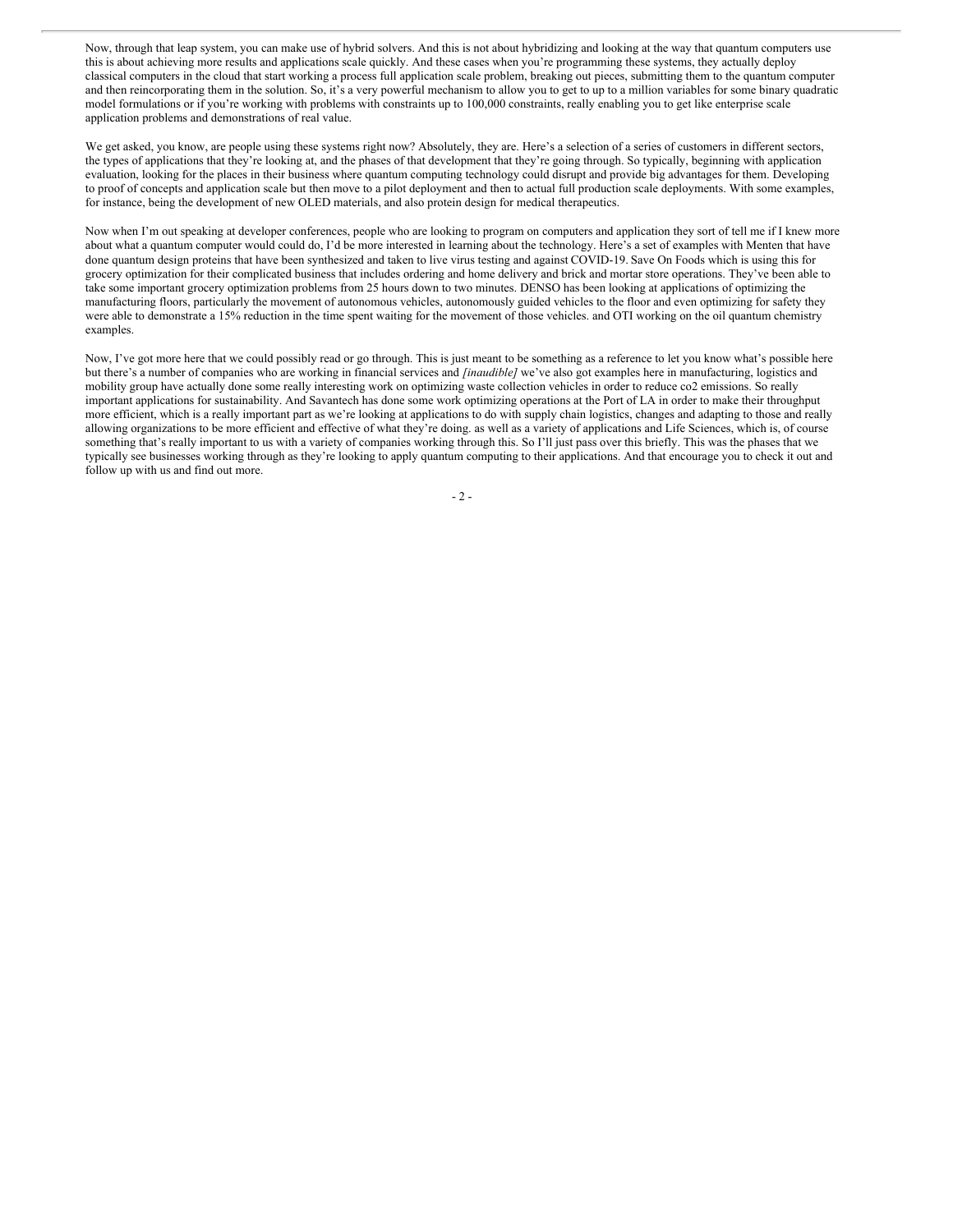**Mark Wippich:** We just finished the line-up and now we're going to go into the panel discussion. Are you a full stack quantum computing provider? And one question that as part of that: Can a third party software for quantum provider or providers work on your platform?... Murray do you care to comment on this?

**Murray Thom**: Yeah absolutely. The easy answer is absolutely, D-Wave is a full stack quantum computing provider. We're providing quantum computing systems, software and services that help people with mapping their applications and demonstrations of business value. Our technology is stacked things up up to our Ocean open source software which is Python-based and you can install with [*inaudible*] but it has a lot of C++ components for speed under the hood. And there are a number of ways that third parties can contribute. So we've had companies like [*inaudible*] in Japan and teams from Los Alamos National Laboratories that have actually contributed components to our Ocean library that have been incorporated. We've got folks like AWS Bracket who have actually developed took kits to help people program in the quantum computing systems and they have created extensions to our Cloud client for people to be able to submit jobs to Amazon Bracket and our quantum computers there. And also in the case of those who are really familiar with the IBM Qiskit platform, we have extensions to the IBM Qiskit platform so they can formulate problems there and submit them to D-Wave quantum computers that way. So really it's quite robust and there are a lot of opportunities for people to be able to access the programming. I should also point out for researchers who have expertise that really applies to certain areas of the technology stack, because it's open source, you can actually go in and make improvements to some of the components of the technology stack. And what's great about that is that everyone who's building applications on top of that gets the compounding benefit from all the contributions from all those researchers at every point in the stack

### **Mark Wippich**: Yeah great thank you.

**Mark Wippich**: Okay, so let's start this time with Murray. How does a customer today access your cloud platform and what does that look like?

**Murray Thom**: Absolutely. So right now, we have our leap cloud service that's available so if you just, you know, go to your favorite search, search engine search D Wade leap, or you'll find that a variety of links that will take you there with information about it. When you click on that you can sign up and get free immediate access to our quantum computers and by immediate, I mean that you can submit problems and demo is right there and leap.

Through the interface and through our integrated developer environment and get answers back immediately in seconds. You don't have to schedule the time later in the week or anything like that. And if you are willing to open source record if you're working on a project that you want to contribute to the open source community you can link that project and will continue to provide you with that access each month renewing access each month. And if you're looking for access into commercial terms you can actually contact absolutely contact us and we can work that out with you so that you can get tech continuing access to the quantum computers that way. It's also available in Amazon bracket so there are folks who can access it through that service for Amazon users. And, yeah, you can find support online and user portal and community as well for for when you're looking at that access and getting started with your programming and I should also mention that we have training courses available for those who want to learn about problem formulation techniques and and problems that are suitable for quantum computers.

**Mark Wippich***:* Great, great.

- 3 -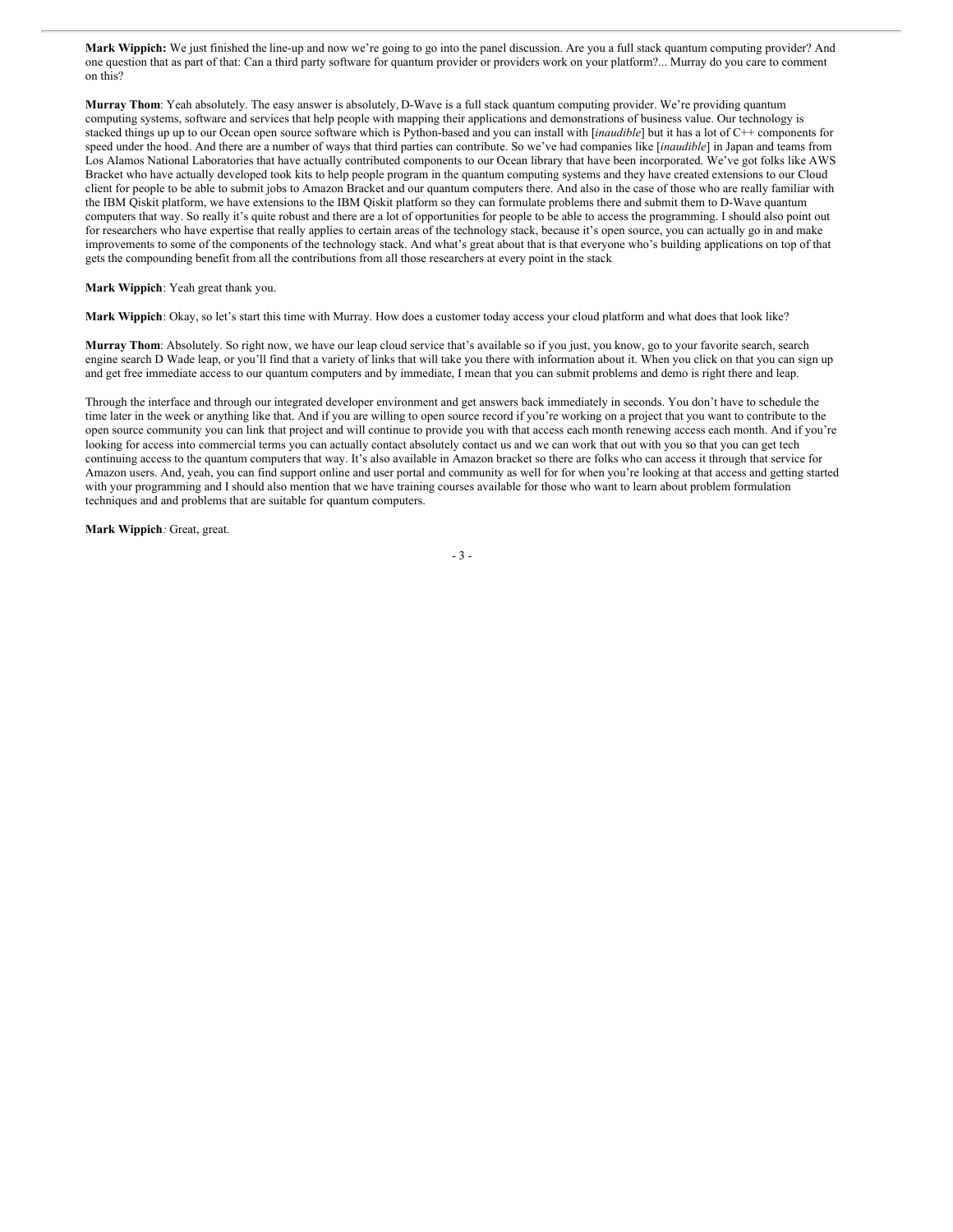**Mark Wippich**: How does your company define quantum advantage and where do you customers see this happening now or soon?

**Murray Thom**: Yeah, I think, my answer is probably going to divert from Ryan and Jerry so I would say that generally speaking, what we sort of see is that the interested in quantum advantages largely from academics and researchers, and most people who are looking at applications and practical business value we're looking at sort of like commercial advantage, so they're really looking for a situation where they can build a solution or an application that can incorporate quantum computing, and they can actually do better than the weather operating right now they're looking for improvements in efficiency you know they're reacting to the supply chain disruptions that they want to get more robust and they're looking for places where that's going to be.

We've already been able to do demonstrations in quantum material simulation where we're 3 million times faster, using our quantum healing systems, then the classical, the best possible alternative. That's plenty. But, you know, probably was most compelling for businesses is like that entire advantage materialize them to product generations, so we went from not being able to simulate the properties of those kinds of materials to being 3 million times faster at it that are going to leverage that growth. But I would say that like long after you have demonstrated a business advantage with quantum computing and quantum hybrid technology. There's a huge bar like technical bar that needs to be suppressed to prove that quantum mechanics was the only way that you could have gotten that advantage and quantum mechanics played a pivotal role in the solution finding in that particular node, we've, passed that bar with some of these simulations of papers that we've written on a material simulation but it's definitely not the places that we see businesses starting so they're terrible. It's much more about commercial advantage and I think that quantum advantage will emerge naturally over time.

**Mark Wippich:** Okay so, what are the economical potential applications of your technology to NISQ, and not everybody may know what NISQ is so I've defined that at the bottom as noise intermediate-scale quantum, right, based computation or simulation/annealing, any comment there?

**Mark Wippich:** So Murray, you guys have been at this a long time. What are you seeing?

**Murray Thom**: I think this is exactly the right question for us all to be focused on as a broad industry, not the technologist, but like the technologists, plus all the users and all the interested businesses. You know, if you look at the amount of money that's put into as a GPU development, I think Nvidia has spent something like \$2 billion on the latest GPU processor and that's the best GPU processor that's ever existed. But I've been playing video games using GPU processors from Nvidia for 20 years. So, you might ask the question like, Well, why didn't they just build this processor 20 years ago, and that's because it didn't cost them \$2 billion. It costs them every generation and all the money they spent on every successive processor they built so far, plus that \$2 billion to make that and the reason that they have the ability to build this processor is because they were able to produce value for their users at every iteration along the way. And that's what needs to be happening with quantum computing. That's exactly why we're so focused on practical quantum computing that brings people real business value on their applications right now. There is been a lot of work by the Boston Consulting Group looking at the total addressable market for quantum computing, you know, and it's going to be there's going to be applications in the area of optimization. There's going to be applications in the area of like quantum simulation, and in differential equations. what's now known

 $-4-$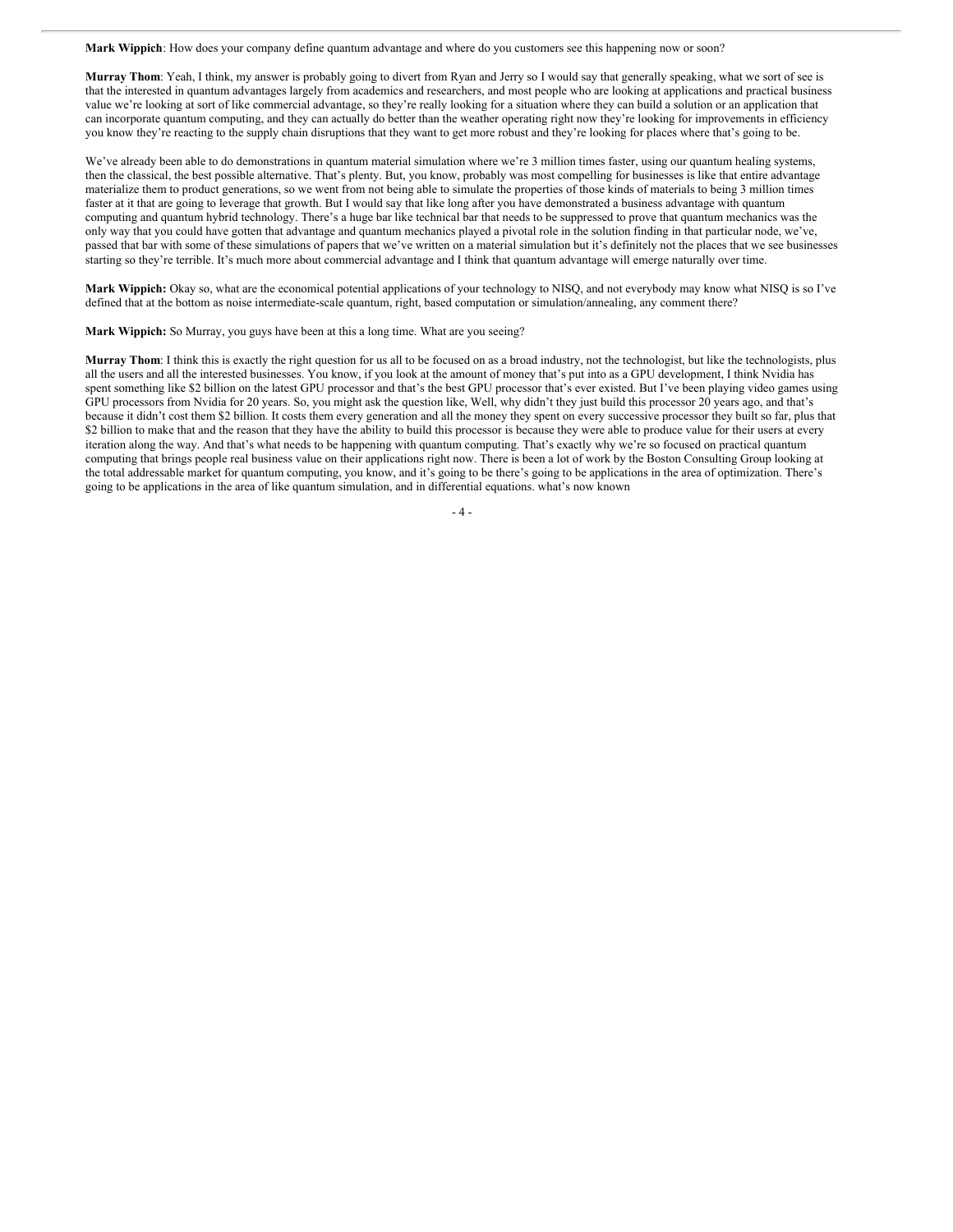experimentally we've seen papers written with experimental investigations and mathematical investigations is that for the purposes of applications that involve optimization, some of the examples I talked about with sustainability for waste collection, and also for supply chain logistics with the optimization of the operations of the Port of Los Angeles is that quantum annealing is going to be the only quantum computing platform that's going to be able to effectively address those and that's primarily because of all the programming models that involve gait have such a huge overhead in that parameter tuning step, that actually negates the advantage you get from using the technology there. However, there are really important applications if you think about discovering new drugs, where you're going to need to be able to use gate model-based quantum computers so that you can do that fermionic molecular modeling that you need for that drug discovery. And then later in that process, you're going to be optimizing drug trials. So really, you're going to be using multiple technological modalities as you're bringing that application of that value to the market. But we should be focused on here is not technology lead inspiration for application but application lead inspiration for the technologies, which is that users should be coming to our cloud services, looking for those open source examples that show them how applications are approached. And then we should be bringing the technologies that bring the most potential to that whether that's annealing based gate model-based quantum computers, or even classical computing technologies and really combining these all together so that all of their strengths are brought to bear for the greatest advantage for our customers.

**Mark Wippich:** Yeah, I'm going to jump to the next question. I know we had a few that didn't answer here but, unless one or you feels very strongly about it, I want to get to the next point. Okay, so we'll do that. What is your pathway to fault tolerant quantum computing?

**Murray Thom**: Yeah, so we're taking a five phased approach to producing a fault tolerant quantum computer and we're really trying to accelerate directly to that end goal as quickly as possible, just precisely because if there needs to be in this case, we want that to be as short as possible. It's not super-duper clear yet where we can get the sort of economic value out of that for our customers. So, what we're primarily focusing on to begin with is that we have like a very advanced superconducting multilayer stacks, we want to validate our depot funding qubits in that multi-layer stack. The second phase is really about then validating the on-chip control of those systems, and then validate the error correction. So, we want to get through those three phases as quickly as possible because that will allow us to then demonstrate logical qubit manipulation so a logical qubit is one which is a combination of multiple devices, which allows you to create an error correction qubit. And it's, it's the one that my colleagues have been referring to, and that's part of the reason why so many of our implementations are looking at scaling to really large numbers of devices. Once we can get through that demonstration of the logical qubits manipulation, then we can start designing scalable task specific components for a processor. And D-Wave has a lot of experience with building processors that are going to be working in application workflows at full scale. So that kind of that approach there the multi qubit validation multivator stack, onto control the error correction, the logical qubit manipulation, and then the task specific components is our remain strategy and plan on our clarity roadmap, towards delivering these error correcting gate model.

 $-5 -$